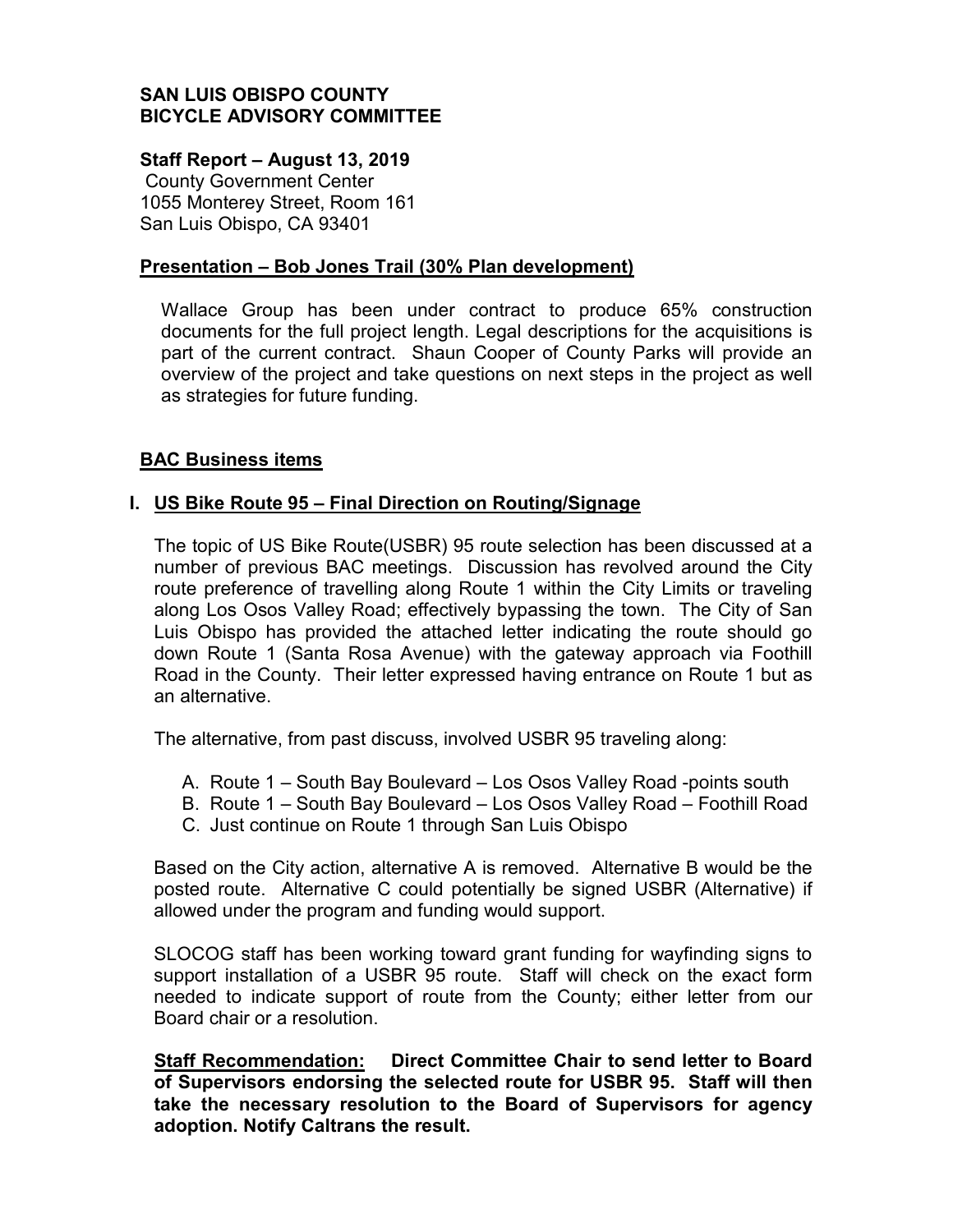# **II. Ontario Road at Johnson Ranch Open Space entrance**

Parking along this stretch of Ontario Road has been haphazard since the beginning of the Open Space trail system. The parking typically occurs near the intersection of Higuera Street during peak weekend use. The City of San Luis Obispo has now constructed an internal parking lot for the open space which will greatly ease the amount of on-street parking. But with popularity of the site remaining high, this may just be a lull in parking demand.

Roadside condition controls ideally would be established this year while the opportunity to control street parking exists. These roadside control may include:

- Defining, and improving, the access driveway location from Johnson Ranch
- Stabilizing or limiting damage to the shoulder edge.
- Restricting parking near the intersection with signs/ordinance
- Restricting parking near intersection with physical barriers

The attached site aerial map shows the entrance and the rutting/pothole in the shoulder areas caused by vehicles entry or parking. Input from cyclists is requested to develop a strategy on keeping the area safe and well maintained.

### **Staff Recommendation: Request City obtain Encroachment Permit for a new paved driveway approach and physical barriers for parking near the intersection. Final Layout pending.**

### **III. Use of Bollards on Trails**

The subject of bollards placed on bike trails has been an area concern from previous Bicycle Advisory Council meetings. That bollards create unnecessary obstacles on the trail and that cyclist collision with the bollard have resulted in catastrophic injuries. The item today provides an opportunity to further discuss the use and practice of bollards and to provide direction to County to inform standards and adoption of policies.

The current AASHTO Guide for Bicycle Facilities states:

*The routine use of bollards and other similar barriers to restrict motor vehicles is not recommended. Bollards should not be used unless there is a documented history of unauthorized intrusion by motor vehicles. Barriers such as bollards, fences, or other similar devices create permanent obstacles to path users. Bollards on pathways may be struck by bicyclists and other path users and can cause serious injury. Approaching riders may shield even a conspicuous bollard from a following rider's view until a point where the rider lacks sufficient time to react.*

Conversely, bollards can provide a measure of safety protection for trail users from errant vehicles mistakenly traveling the path. Or, in extreme situations, drivers with malicious intent. The County has routinely placed bollards fronting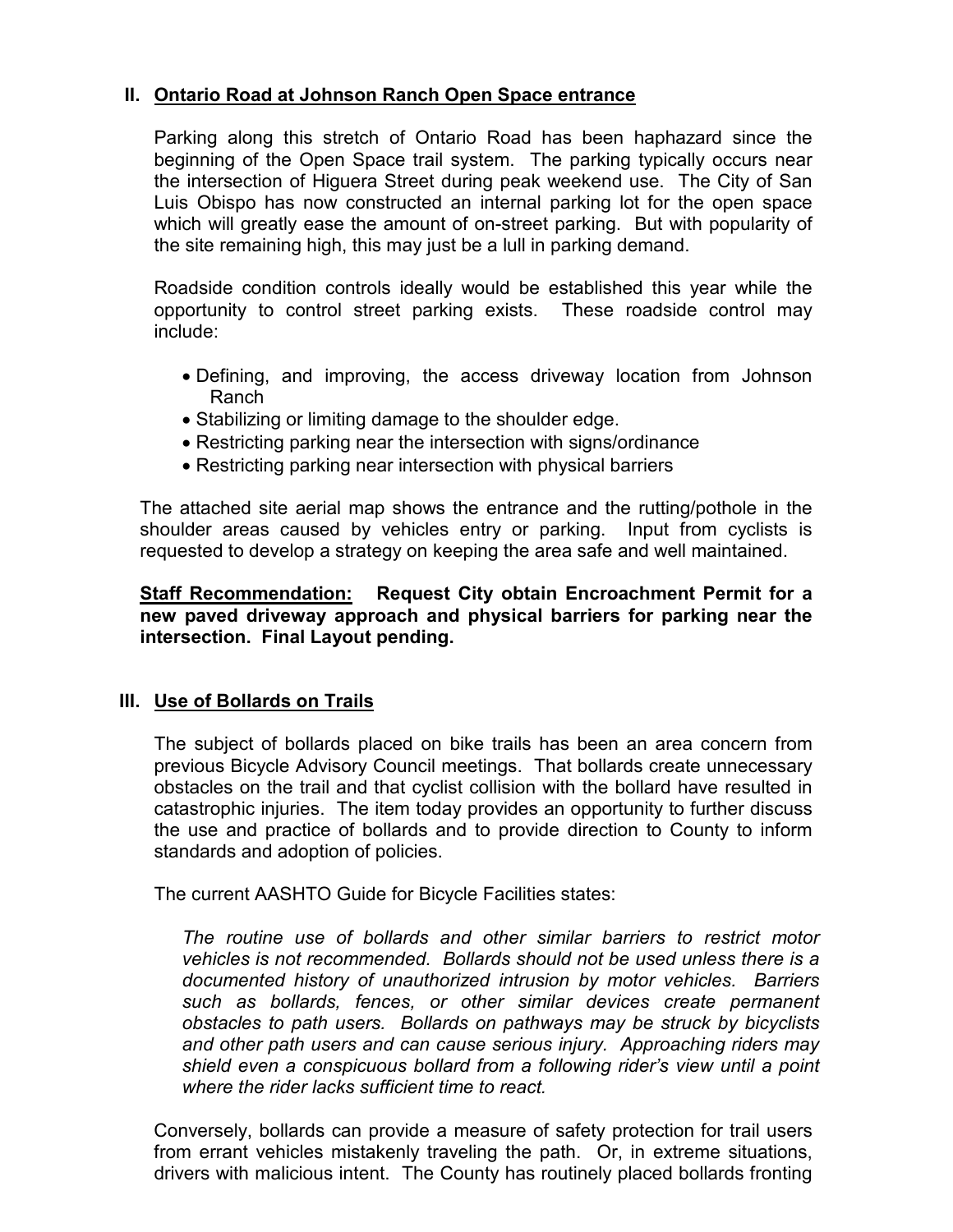Disabled Person parking spaces near facilities for the sole purpose of preventing vehicle strikes into the building. Likewise, the City of San Luis Obispo is proposing to install "pop-up" bollards on Higuera Street as a protection measure for the town's farmer's market. A steel post will stop a standard vehicle from encroaching onto the path.

Depending on the entrance of a trail, bollards may not present a complete obstacle for access onto a trail. Fencing or other constraints would need to be in lace to limit access in avoiding the bollard. This may create a need for a series of bollards at or near the trail entrance.

Can there be alternatives to placement of bollards for prevention of vehicle use of a trail? The AASHTO guide goes on to suggest:

*A three-step approach may be used to prevent unauthorized motor vehicle entry to shared use paths:*

*1. Post signs identifying the entry as a shared use path and regulatory signs prohibiting motor vehicle entry. For example the R5-3, "No Motor Vehicles" sign may be placed near where roads and shared use paths cross and at other path entry locations.*

*2. Design the path entry location so that it does not look like a vehicle access and make intentional access by unauthorized users difficult. A preferred method of restricting entry of motor vehicles is to split the entry way into two sections separated by low landscaping. Each section should be split into two 5 foot (1.5m) sections. Emergency vehicles can still enter, if needed, by straddling the landscaping. Alternatively, it may be more appropriate to designate emergency vehicle access via protected access drives that can be secured. The approach to the split should be delineated with solid line pavement markings to guide the path user around the split.*

*3. Assess whether signing and path entry design prevents or reduces unauthorized traffic to tolerable levels. If motor vehicles incursion is isolated to a specific location, consider targeted surveillance and enforcement. If unauthorized use persists, assess whether the problems posed by unauthorized vehicle entry exceed the risks and access issues posed by the barriers. Where the need for bollards or other vertical barriers in the pathway can be justified despite their risks and access issues, measures should be taken to make them as compatible as possible with the needs of bicyclists and other path users.*

Based on the content of the AASHTO guide and through a study performed by Parsons Brinckerhoff in 2013, the City of Albuquerque adopted a best practices for use of bollards on their trails as follows:

- *Only apply bollards if the need is demonstrated, or if the trail entrance cannot be designed or modified to discourage use by unauthorized motor vehicles. Bollard use should be reserved for problematic locations.*
	- o *Bollards should not be installed on trail facilities that parallel a roadway unless it is identified as a problematic location.*
	- o *Bollards should be considered along obscured facilities that are not readily visible and at problematic locations.*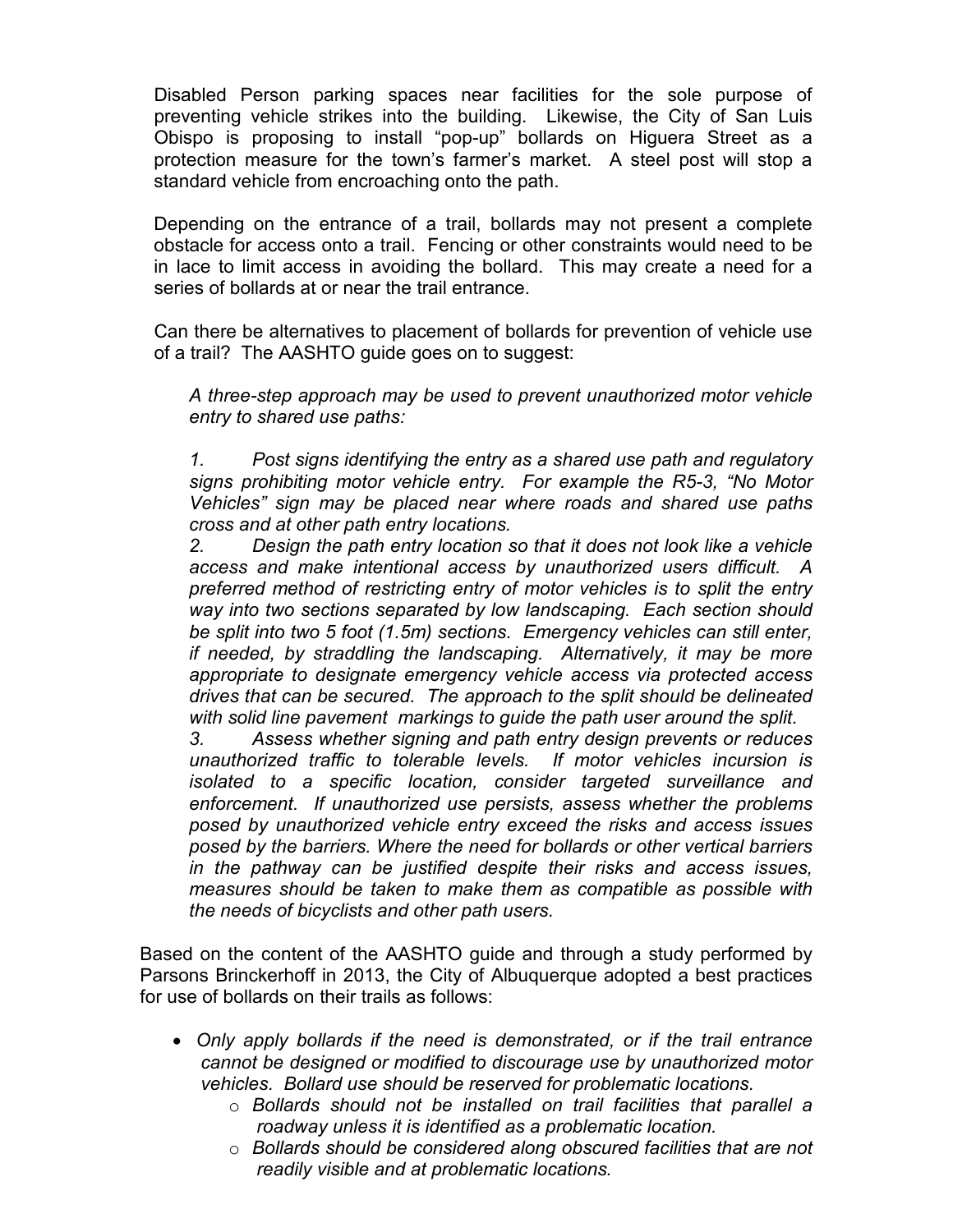- *All bollards should be made of a retro-reflectorized material or have retroreflectorized tape affixed to them for easy visibility from both approaches to the bollard.*
	- o *Where possible, retractable bollards should be implemented. Appropriate usage ensures that the bollards will remain in place and cannot be removed from the site and when retracted, the bollard will not be a hazard.*
- *Bollards should be 40 inches in height (minimum) and 4 inches (minimum) in diameter to ensure visibility.*
- *In most instances, a single bollard should be placed at the centerline of the trail, where adequate sight distance is available.*
	- o *Two bollards should not be used as they typically will be placed in the center of the travel way for each travel direction.*
	- o *If it is necessary to restrict access adjacent to the multi-use trail to restrict motorized traffic, bollards should be placed a minimum of 2 feet off the edge of the trail.*
- *A minimum clear width of 5 feet should be provided between the edge of the trail and the bollard.*
- *A striped envelope (4 inch, retroreflective yellow) should be striped around the bollard to provide guidance to divert users around the bollard. A striped yellow centerline should also be provided along the trail for 25 feet on either side of the bollard.*
- *Bollards should be set back 30 feet from the roadway to separate the conflict point for users between the roadway and bollards, or as far back as is practical based on site conditions.*

The full city of Albuquerque study is available at:

<https://www.cabq.gov/planning/documents/AppendixCBollardStudy.pdf>

The California Highway Design Manual, Chapter 1000 Bicycle Transportation Design Topic 1003 – Bikeway Design Criteria element (17) Entry Control for Bicycle Paths provides overall guidance of :

*Obstacles such as posts or gates may be considered only when other measures have failed to stop unauthorized motor vehicle entry. Also, these obstacles may be considered only where safety and other issues posed by actual unauthorized vehicle entry are more serious than the safety and access issues posed to bicyclists, pedestrians and other authorized users by the obstacles.*

The manual proceeds to list the three step approach cited in the aforementioned AASHTO reference. Advises that these elements ,if installed, yield to (collapse) users to reduce injury, avoid non flush features to the trail and be reflectorized for night time use. A five foot minimum clearance is recommended between bollard and edge of paved path. Side bollards should be minimum two feet off the path edge. The manual goes on to note:

*Fold down obstacle posts or fold down bollards shall not be used within the paved area of bicycle paths. They are often left in the folded down position, which presents a crash hazard to bicyclists and pedestrians.*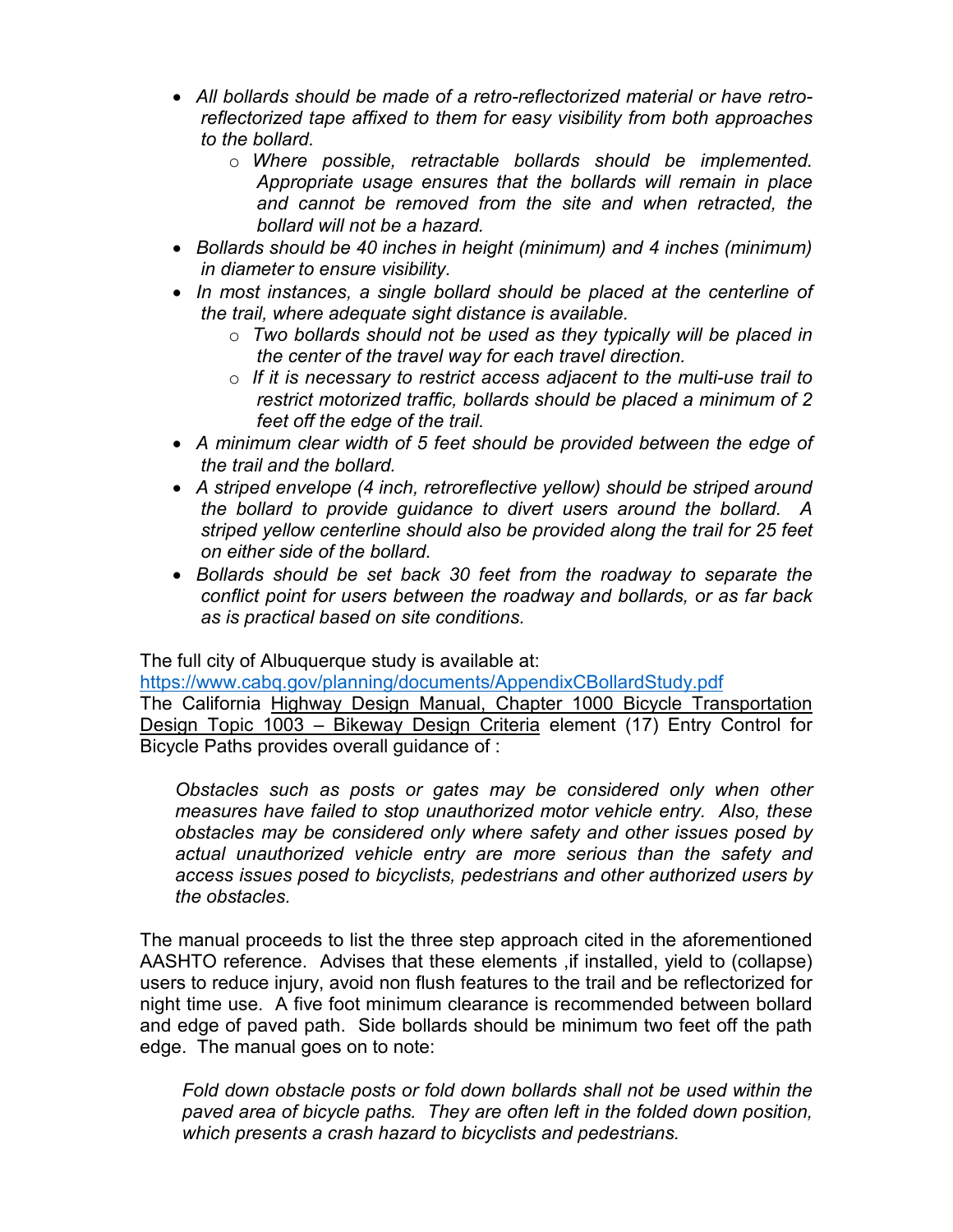The California Edition of the Manual of Uniform Traffic Control Devices, Part 9 for Bicycle Facilities only demotes the necessary striping requirements around an obstacle such as a bollard. The layout is under Section 9C.101(CA):



The NACTO Urban Bikeways Design Guide does not address use of bollards.

For existing County bike Class I facilities, bollards exist at the entrance to Bob Jones Trail and the El Moro Bike path. They have been placed at the entrance to trail bridges, to restrict vehicle use of the structures, at locations such as the Old Creek bike trail bridge in Cayucos, the Las Pilitas Road bridge near Parkhill, and the recently constructed San Juan Creek pedestrian bridge in Shandon.

While some locations may/will ultimately require bollards to control conflicts, there should be alternatives which can be pursued first and foremost in the trail design.

**Staff Recommendation: Use best practice guidance as stated in the AASHTO Manual of a three step approach to address entry conflict issues as the develop.**

# **IV. Status of Bike Projects** –

- i. Los Berros Road (Pomeroy Road to Quailwood) Project is in design for construction in 2020 to add six foot shoulders for this portion of the roadway. The work is funded under a Federal Highway Safety Improvement Program and Road Impact Fees for Nipomo.
- ii. Los Berros Road (Quailwood to Route 101) County pavement management program will overlay this segment of Los Berros Road in 2022. Plans have been developed to construct a left turn lane within this segment at Dale Avenue. Project has been expanded to create uniform shoulders (bike lanes) from Quailwood to the Route 101 interchange. Funding is from SB1 and Road Impact fees for Nipomo.
- iii. Twenty Second Street (Route1 to Paso Robles Street, Oceano) Project is in design for construction in 2020 as part of street overlay project funded under SB1 revenues.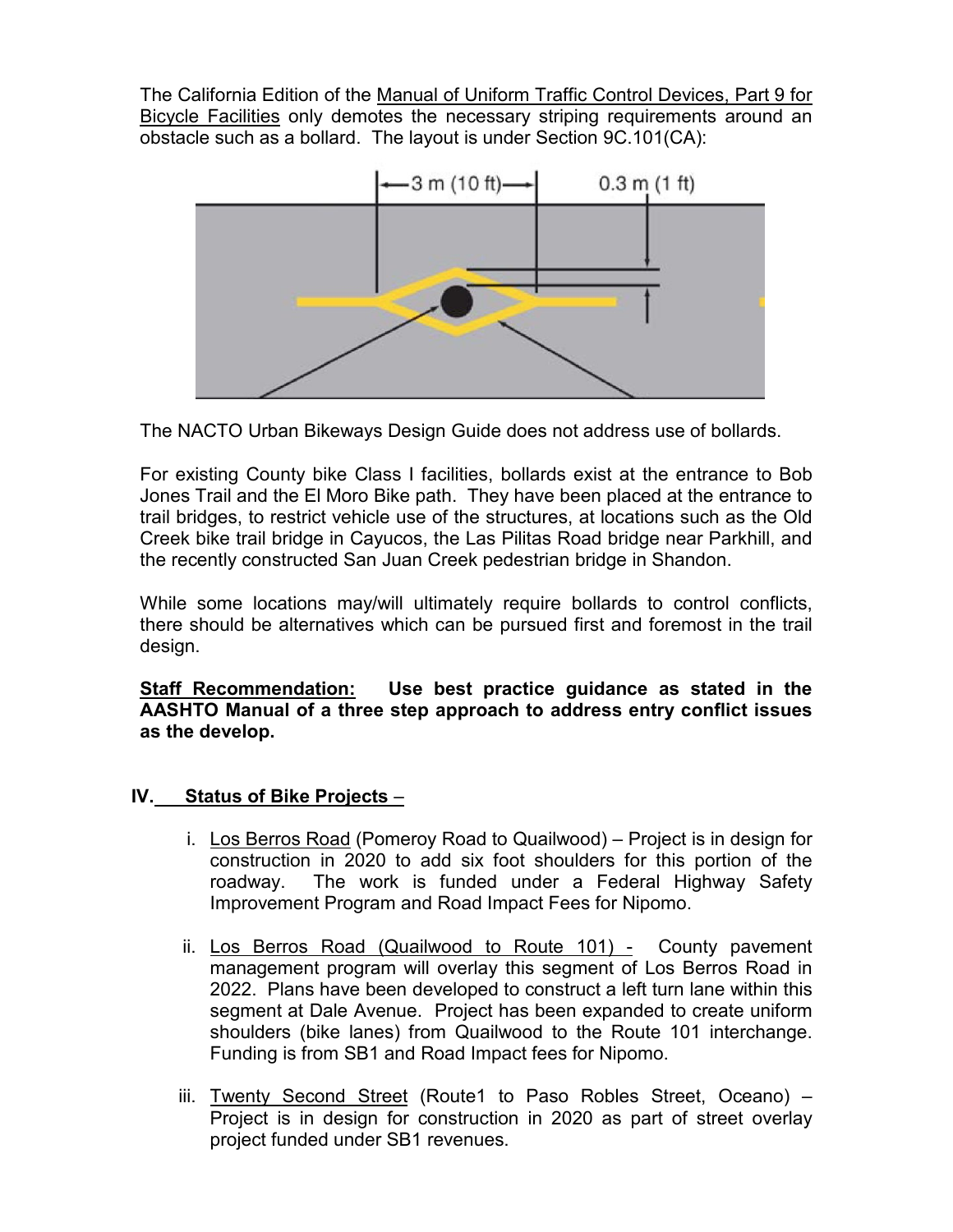- iv. Atascadero-Templeton Connector Environmental documents are being revised to show new alignment between Route 101 and the railroad as the cost effective route. \$ 5.3M funding secured in ATP and STIP funds would construction the cost effective route in 2022.
- v. Bob Jones Trail 30 % Design plans developed by Wallace Group. Determining easements needs and hydraulic impacts to creek flows from the two proposed bridge crossing. Additional funding for completion of 100% construction documents is expected to be programmed by SLOCOG in January 2020.
- vi. Morro Bay-Cayucos Connector -Further work is dependent on property acquisition from Chevron and Caltrans approval for use of portion of their right of way. Final design plans are yet to be concluded. No funding for the construction phase is identified.

## **V. Future Agenda Items.**

- 1. Buckley Road Corridor Planning
- 2. Adoption of Meeting Schedule for 2020 Calendar year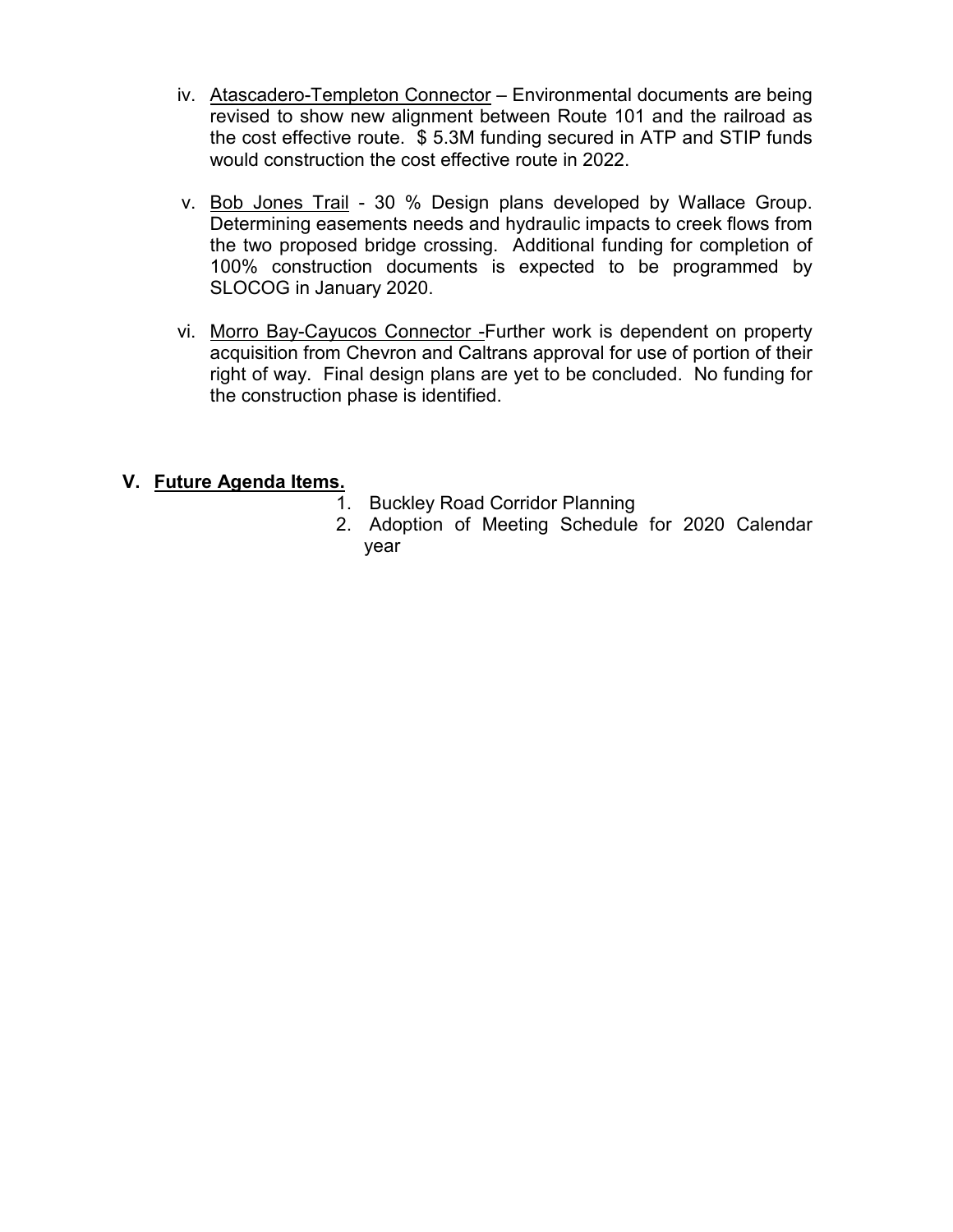

**Public Works** 

919 Palm Street, San Luis Obispo, CA 93401-3218 805.781.7200 slocity.org

April 2, 2019

Audrey Ogden, Transportation Planner California Department of Transportation, District 5 50 Higuera Street San Luis Obispo, CA 93401

Audrey,

As the AASHTO-designated lead organization of the United States Bicycle Route designation process for routes in California, we are writing this letter to your agency to provide support for a route alignment of Route 95 through the City of San Luis Obispo.

Please see the attached map detailing a route that highlights the City's unique attractions such as the downtown, the historic Mission San Luis Obispo de Tolosa, and conveniences that may be of interest to visitors on bike. This route was selected with helpful input from the City's Active Transportation Committee.

A point should be highlighted about the northern entry route to the City. As marked on the map, entry to the City via Foothill Boulevard is preferred, however, entry via State Route 1 (Santa Rosa Street) is also an option. Both points of entry have been marked on the map to provide input to you and partner agencies on their portions of the route.

The United States Bicycle Route 95 is a challenging route highlighting the scenic and historic attractions of the Pacific Coast. As with all transportation routes, bicyclists should exercise care in choosing for themselves which route is most suitable for their skill and comfort level given current bicycling conditions.

If you have questions or concerns, please feel free to contact Adam Fukushima, Active Transportation Manager at afukushima@slocity.org or (805) 781-7590.

Sincerely,

Daryl *Srigsby* **Director of Public Works** City of San Luis Obispo

Attachment 1: USBRS Route 95 Map in San Luis Obispo City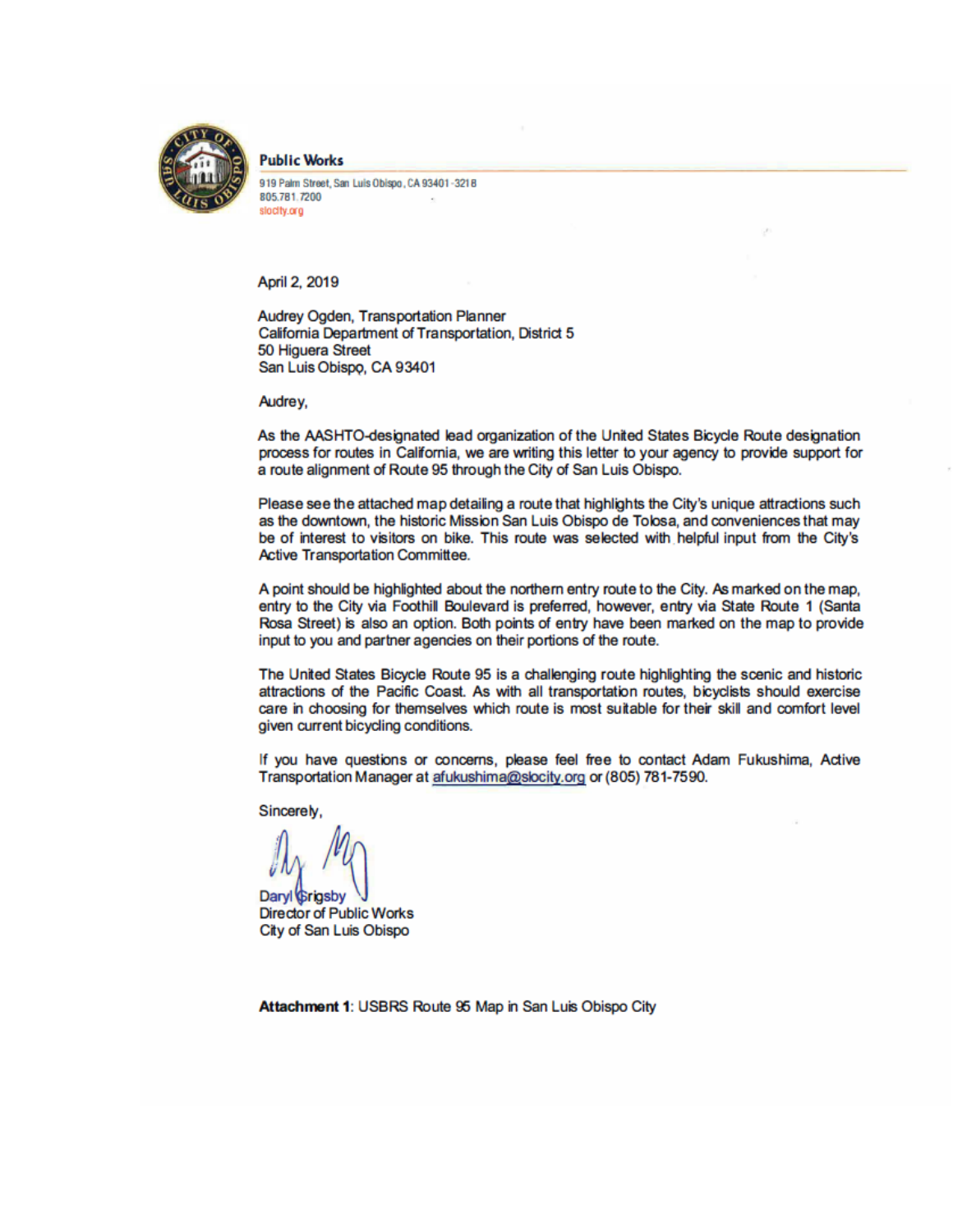

**Ontario Road at Johnson Ranch Open Space; South Higuera Street intersection** (New Parking area)